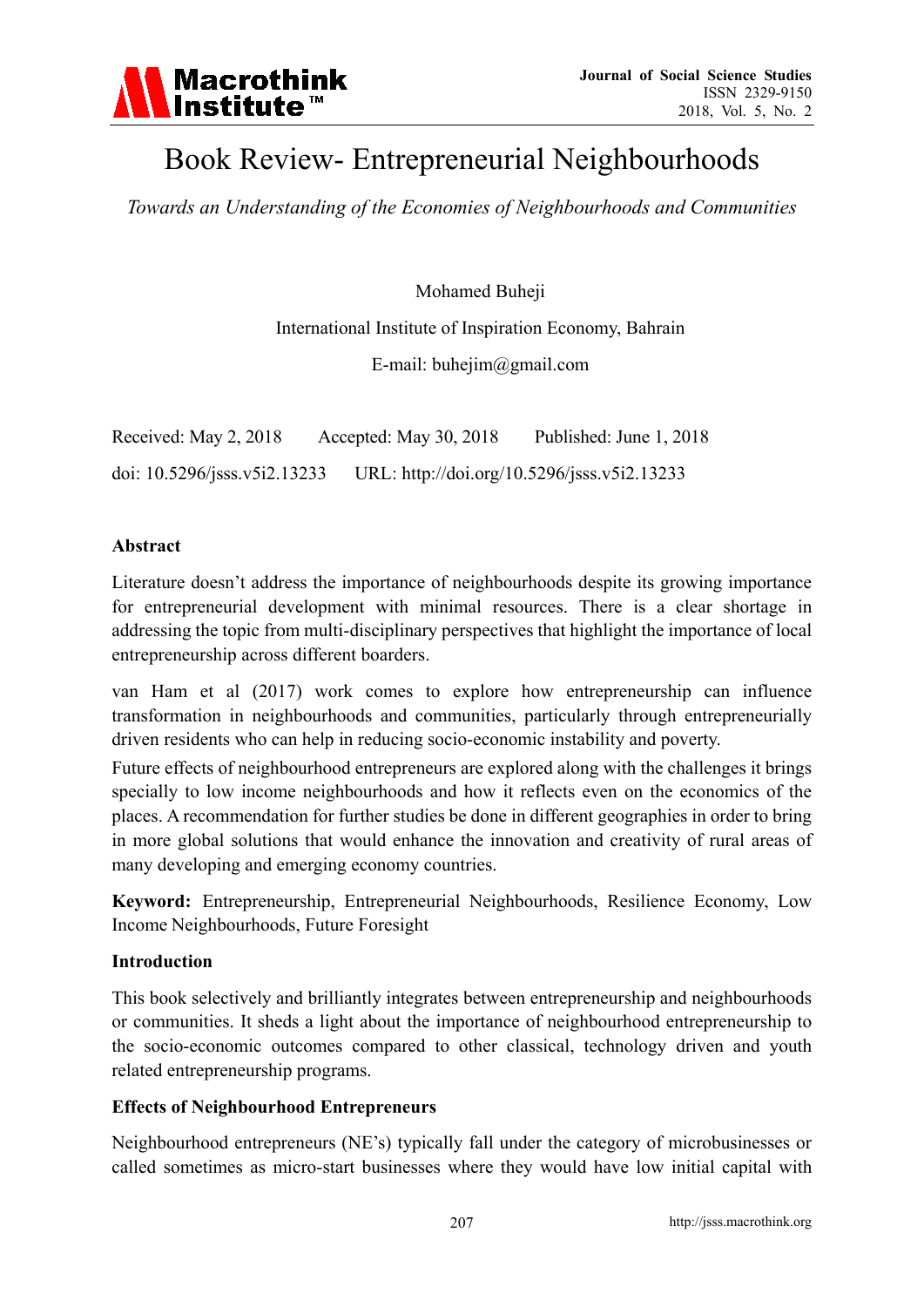# Macrothink<br>Institute™

less than five employees. However, these microbusinesses contribute to 31% of the total employment of all private sector employment nationwide. The effects of microbusinesses are amplified and of particular relevance to low-income neighbourhoods. The influence of NE's goes beyond financial returns or the capitals employed, it actually causes social stability, community engagement, enhance society trust and most of all increase individuals and organisations resilience (Buheji, 2018).

# **Challenges of Low Income Neighbourhoods**

Entrepreneurs in low-income and minority neighbourhoods encounter numerous problems in securing their capital needs. However, the discussion today is more about program-related investments. Lack of capital is consistently cited as one of the top reasons leading to business failure. But accessing capital in distressed neighbourhoods, particularly by small communities is very challenging.

Given the entrepreneurial neighbourhoods lack of access to traditional sources of capital, there may be benefit from non-traditional sources including private and institutional venture capital investors funding "neighbourhood" entrepreneurs.

The nonfinancial motives of venture capital decisions motives include a willingness to accept a lower return in order to support local economic development and minority entrepreneurs. Entrepreneurial neighbourhoods even though might be weaker in professional networking they are very strong in informal networks. However, neighbourhood entrepreneurs don't have the capacity to connect with the investors.

# **Role of Entrepreneurial Neighbourhoods in Future**

Future foresight sees that new generation of businesses success would depend on how much it manages to deliver unique care to its customers. Entrepreneurial neighbourhoods would have higher equality in working with people regardless of their race, age, colour, religion and ethnicity. Entrepreneurial neighbourhoods help also immigrants and non-residents to develop their businesses allowing potential entrepreneurs to formalize their businesses and goals.

# **Entrepreneurial Neighbourhoods Creativity**

Entrepreneurial neighbourhoods need more than ever today creativity to help the beneficiaries capture opportunities of the many localized spaces that build collaborative sharing economy. Living labs help neighbourhood entrepreneurs to be more focused, open, collaborative and knowledge sharing (Buheji & Ahmed, 2017).

The work of van Ham et al. (2017) and his team represent many best practices in entrepreneurial neighbourhoods from UK, Holland and USA, including states as Detroit. As a reviewer, one could see the book missed a great opportunity of studying the influence of emerging economies neighbourhoods.

# **Neighbourhoods as Economic Places**

In order for neighbourhoods to generate benefits in low income and minority communities, new ventures need to overcome the problem of limited access to capital and effectively